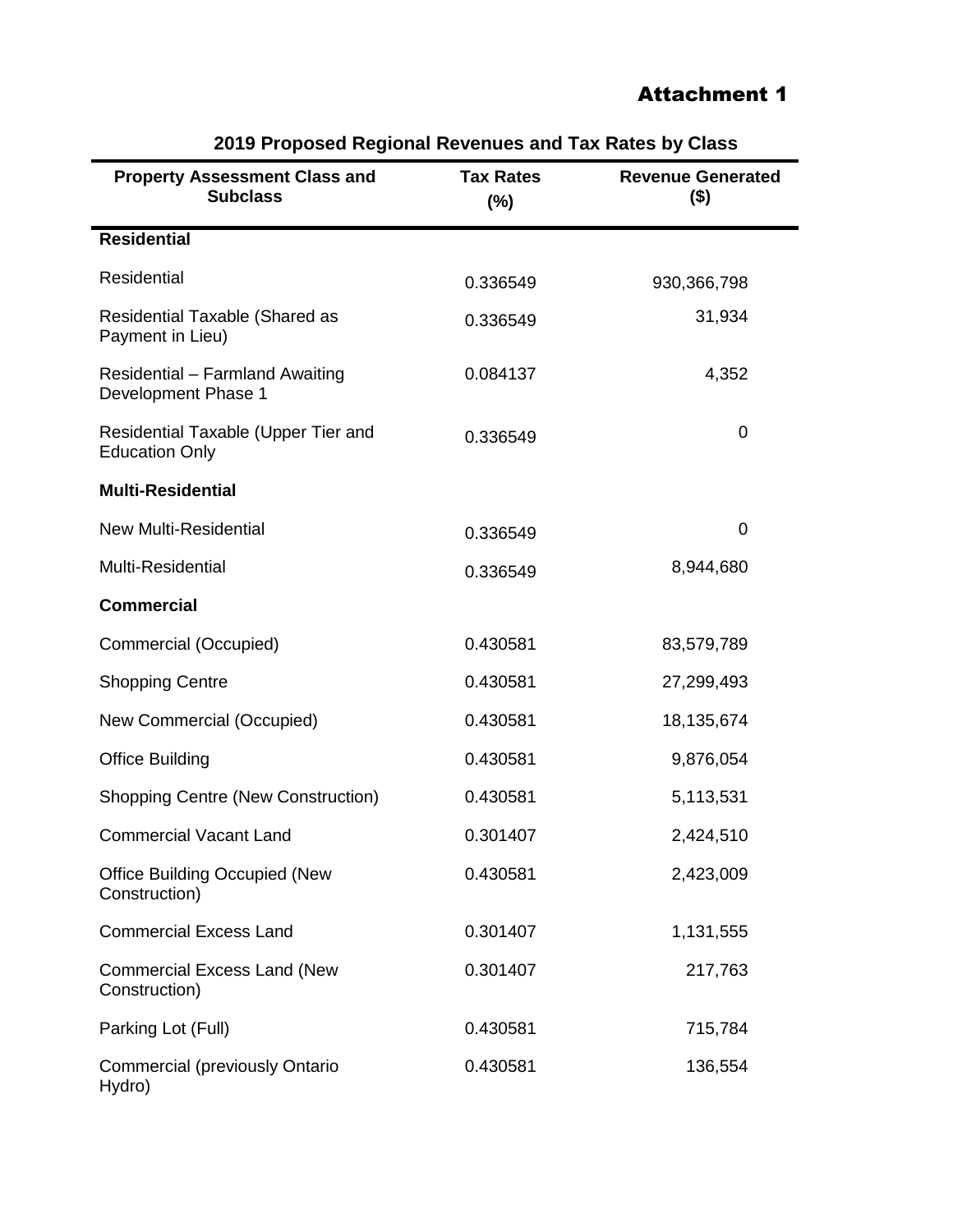| <b>Property Assessment Class and</b><br><b>Subclass</b>    | <b>Tax Rates</b><br>$(\%)$ | <b>Revenue Generated</b><br>$($ \$) |
|------------------------------------------------------------|----------------------------|-------------------------------------|
| Shopping Centre Excess Land (New<br>Construction)          | 0.301407                   | 155,526                             |
| Office Building Vacant Units and<br><b>Excess Land</b>     | 0.301407                   | 101,758                             |
| Shopping Centre Vacant Units and<br><b>Excess Land</b>     | 0.301407                   | 95,710                              |
| Commercial - Farmland Awaiting<br>Development Phase 1      | 0.084137                   | 87,334                              |
| Commercial Vacant Land (Shared as<br>Payment in Lieu)      | 0.301407                   | 11,858                              |
| <b>Office Building Excess Land (New</b><br>Construction)   | 0.301407                   | 9,824                               |
| Commercial Excess Land (Shared as<br>Payment in Lieu)      | 0.301407                   | 2,124                               |
| <b>Industrial</b>                                          |                            |                                     |
| Industrial (Occupied)                                      | 0.528517                   | 26,163,943                          |
| Large Industrial                                           | 0.528517                   | 5,747,383                           |
| <b>Industrial Vacant Land</b>                              | 0.343536                   | 3,817,512                           |
| New Industrial (Occupied)                                  | 0.528517                   | 2,335,920                           |
| Industrial (previous Ontario Hydro)                        | 0.528517                   | 613,176                             |
| <b>Industrial Excess Land</b>                              | 0.343536                   | 177,198                             |
| Industrial Excess Land (previously<br>Ontario Hydro)       | 0.343536                   | 151,233                             |
| <b>Industrial Farmland Awaiting</b><br>Development Phase 1 | 0.084137                   | 101,543                             |
| New Large Industrial Occupied                              | 0.528517                   | 216,794                             |
| New Large Industrial Excess Land                           | 0.343536                   | 34,803                              |
| Large Industrial Vacant Units and<br><b>Excess Land</b>    | 0.343536                   | 50,343                              |